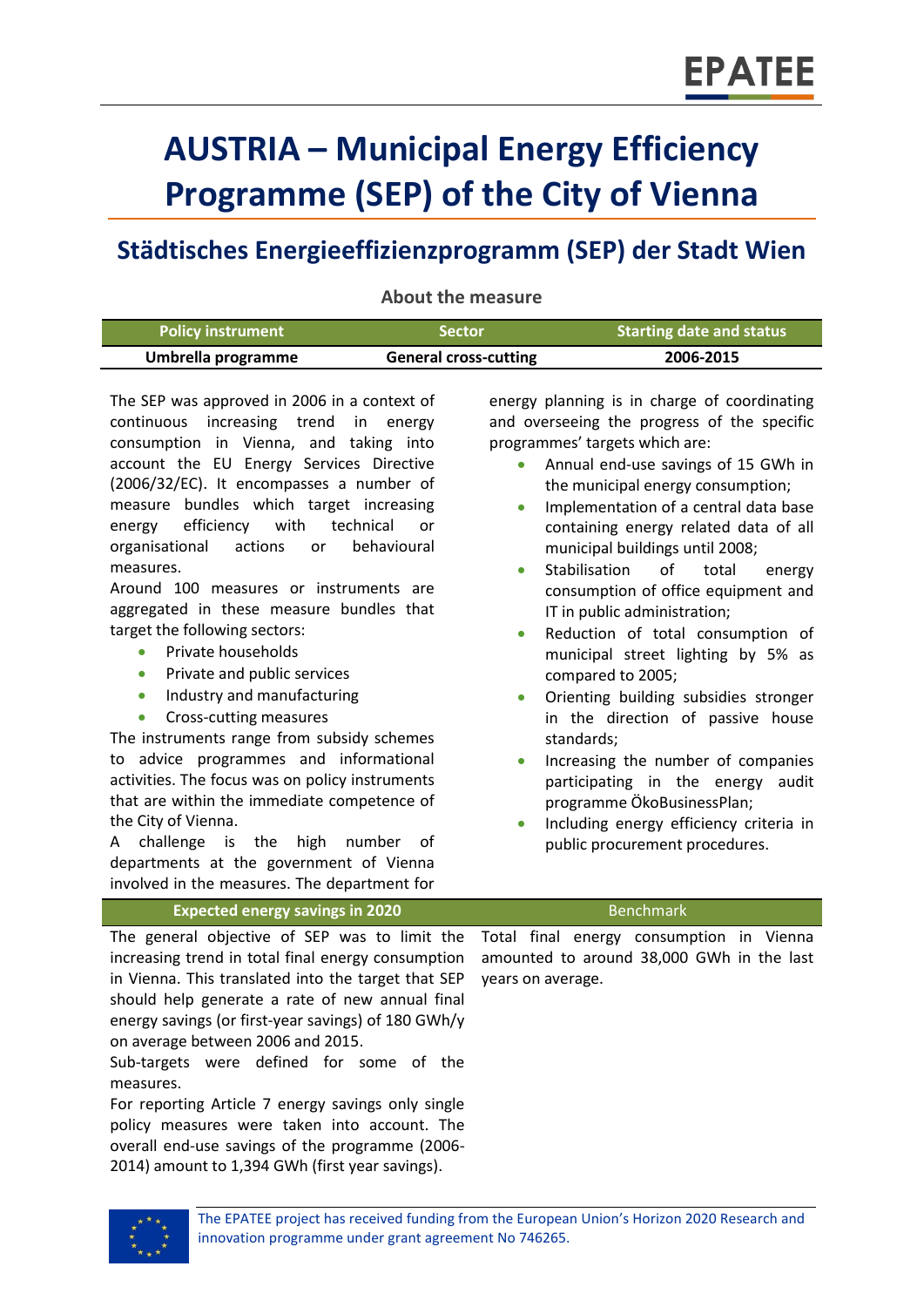#### **Means and outputs**

As the SEP is an umbrella programme including a variety of different schemes it is not possible to determine programme costs. This is also due to the fact that many of the instruments have their own source of funding.

The evaluation report (Karner et al., 2015) does not include data about the budget of the various measures included in the SEP, nor about the investments supported by SEP measures.

The evaluation report includes data about key outputs for some of the measure packages. A few examples are given in the table below. However the description of the measures in the report remains mostly qualitative, highlighting what has worked well and what difficulties were encountered.

| <b>Package of measures</b>                                                                  | <b>Outputs</b>                                                                                                                                                                                                                                                                                                                          |  |
|---------------------------------------------------------------------------------------------|-----------------------------------------------------------------------------------------------------------------------------------------------------------------------------------------------------------------------------------------------------------------------------------------------------------------------------------------|--|
| H1: Energy efficiency<br>improvement in new<br>residential buildings                        | Support to the construction of about 5.4 million<br>m <sup>2</sup> of new residential buildings over 2006-2014.                                                                                                                                                                                                                         |  |
|                                                                                             | Average heating demand of supported buildings<br>improved from about 38 kWh/m <sup>2</sup> year in 2006 to<br>22 kWh/m <sup>2</sup> .year in 2014.                                                                                                                                                                                      |  |
| H2: Improvement of the building envelope<br>(renovations of existing residential buildings) | About 8 000 residential units renovated per year<br>on average, with a significant drop in the last<br>years (2013 and 2014), but with a large increase<br>in the quality of the renovations (average<br>reduction of the heating demand of about 90<br>kWh/m <sup>2</sup> .year in 2013-2014 vs. about 50<br>$kWh/m2$ . year in 2006). |  |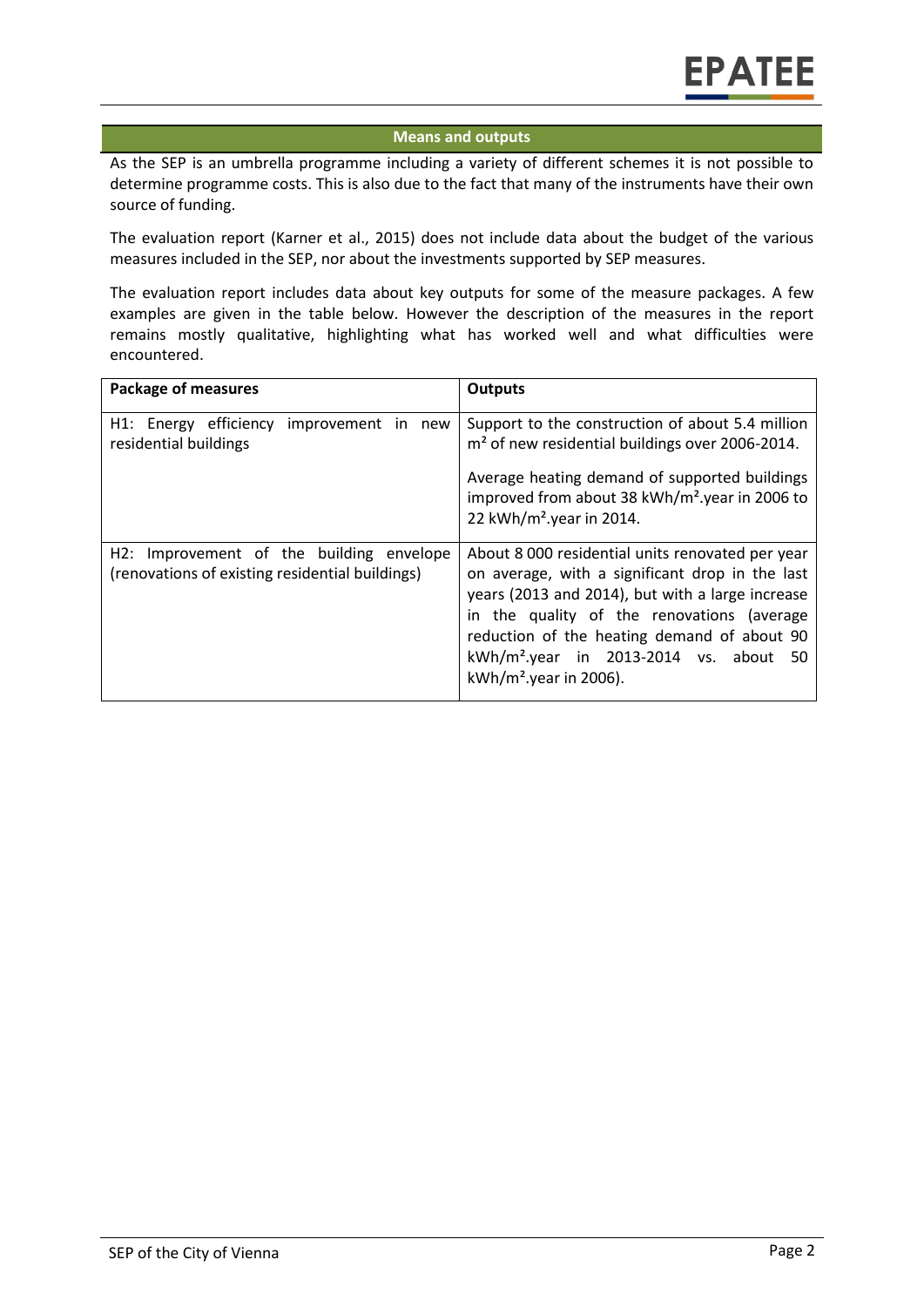#### **Data about energy savings**

**Unit Main source of data**





<span id="page-2-0"></span>*Source: Karner et al., 2015 (figure 1)*

Figure 1. Total final energy consumption in Vienna over 2003-2015 (in TJ/y).

- The evaluation of energy savings uses a bottom-up as well as a top-down approach:
	- $\circ$  Top-down: The target for the SEP was defined in 2006 as an energy efficiency improvement (SPAR) in relation to a business as usual scenario (BAU) (see *Focus on the top-down approach*). The achievement of this target is shown in the figure above. It can be expected that final energy consumption will be below the target value ("SPAR-scenario").
	- $\circ$  A bottom-up calculation of energy savings was done only taking into account actions that were triggered by policies within the SEP. The calculation used the Austrian ESD and EED calculation methods. This calculation shows that the programme achieves new annual savings of around 150 GWh/y on average over 2006-2014. This is below the 180 GWh/y target. But the evaluators highlighted that the bottom-up calculations do not encompass all the effects of the SEP (especially in industry and private services), and it can be assumed that overall SEP effects were beyond 180 GWh/y (Karner et al., 2015).
- It is noticeable that about 50% of the documented bottom-up savings came from actions to renovate existing buildings (74 GWh/y for improvements of the building envelope). The evaluators pointed that these savings compared to the BAU scenario were due to higher quality and ambition in the renovation actions. Overall, 72% of the annual savings came from the residential sector, 17% from the public sector and 11% from actions in companies (private services and industry). Savings in transports were negligible (around 0.5 GWh/y), as transports are covered by another policy (Transport Master Plan).
- The evaluators also calculated the cumulative annual final energy savings for the period 2006-2014, amounting to 1,394 GWh/y (assuming that savings lifetimes were lasting at least until 2014).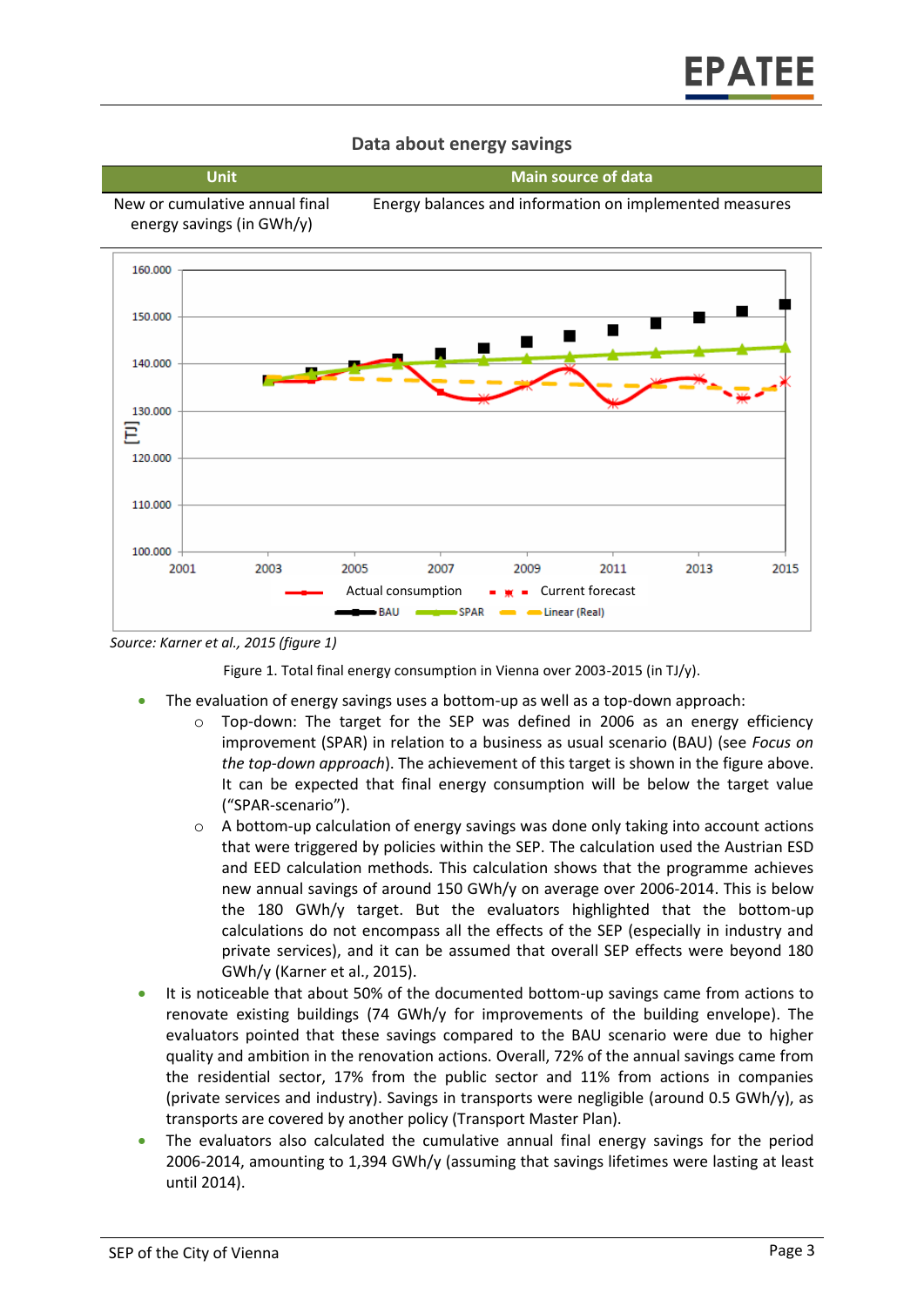#### **Sources of uncertainties about energy savings**

- The top-down analysis shows the overall achievement of the target but does not show the contribution of the SEP or any other causality. However framework conditions (climate, population growth, financial crisis of 2008/2009) are taken into account in the analysis (see *Focus on the top-down approach*).
- To reduce this uncertainty a bottom-up calculation of implemented energy efficiency measures was done. The uncertainties of this bottom-up methodology (mostly deemed savings and engineering estimates) are connected with the underlying ex-ante approach and the need to make certain assumptions on consumer behaviour (incl. room temperature), climate conditions and the technically optimal installation of technologies. In addition not all actions implemented in the framework of the SEP can be evaluated bottom-up.

#### **Evaluation of the energy savings**

#### **Calculation method(s) and key methodological choices**

For the **bottom-up calculation**:

- Mostly **deemed savings** (**method 3**) and **engineering estimates** equivalent to scaled savings (**method 5**).
- The type of **baseline** depends on the action. Mainly the baseline is "**stock average**" or "**market average**". For actions in existing buildings, building codes set the baseline (= **minimum energy performance standards**).
- No further adjustments were made but top-down and bottom-up calculations were combined to check plausibility of energy savings (see "Sources of uncertainties about energy savings").
- There are municipal incentive programmes in place for all actions evaluated.
- Additionality of savings is achieved by using the official Austrian ESD/EED methods that have been publicly available since 2008 and that are updated regularly (see annex F of NEEAP 2014 for English version). This means in particular that SEP savings are additional compared to minimum energy performance requirements enforced by EU and Austrian regulations, and that double counting with Federal measures is avoided.

It should be noted that the energy savings from SEP measures were calculated according to the methods established by in the frame of the Energy Services Directive (2006/32/EC). These savings were then reported to the *Energieeffizienz-Monitoringstelle* (Energy Efficiency Monitoring Body) managed by the Austrian Energy Agency. This monitoring body, acting on behalf of the Ministry in charge of energy, centralizes data from all measures reported by Austria for the ESD, and now the EED (Energy Efficiency Directive, 2012/27/EU).

#### **Ex-post verifications and evaluations**

Ex-post verification is done in each part of the umbrella programme separately. The level of ex-post verification is highest for subsidy schemes.

The Vienna City Council decided when approving the SEP in 2006 that the SEP coordination unit will have to report to the City Council about the progress of SEP every three years, i.e. in 2009, 2012 and 2015. The evaluations done in 2012 and 2015 were commissioned to the same consortium of external evaluators.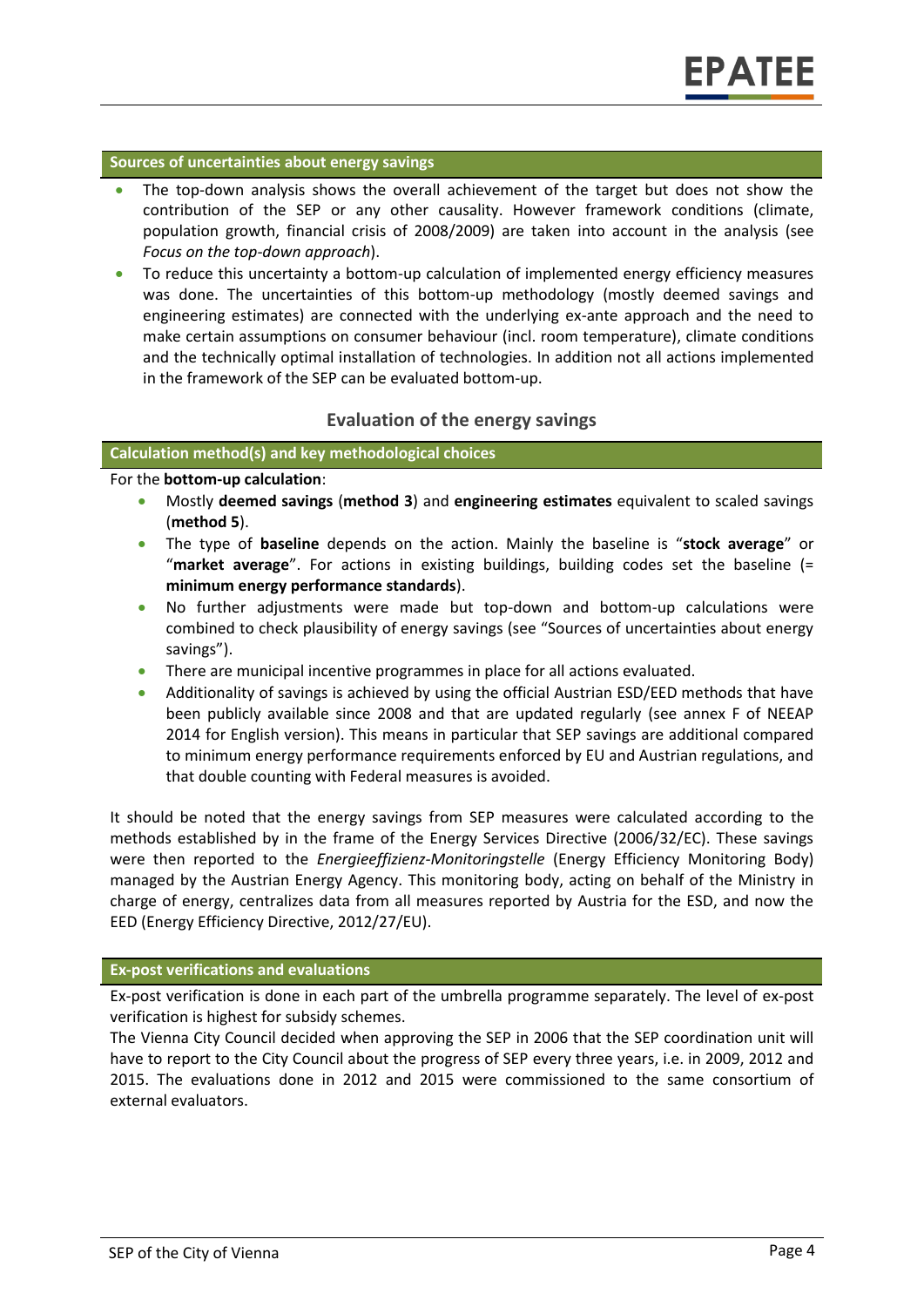#### **Other indicators monitored and/or evaluated**

No quantitative indicators other that energy savings were evaluated in the evaluation reports (Karner et al., 2015). But the evaluators noted that the next programme, SEP 2030, had to be compatible with all aspects of Viennese energy policy, whose key points are energy efficiency, environmental and climate protection, security of supply, economic efficiency and social justice. They also recommended to consider the interactions between energy efficiency and other policy objectives, mentioning for example affordable housing and urban planning.

Moreover, the top-down analysis looked at the influence of economic and population growth and other factors on total final energy consumption (see *Focus on top-down approach*).

#### **Other aspects evaluated**

The structure of the program was also looked at both with a view on overlaps of instruments as well as on data collection and other administrative issues.

Overall, the objectives of the final evaluation done in 2015 were:

- to assess and document the implementation progress and overall results for the whole SEP period (from July 2006 to the end of 2015), including a description of each measure included in the SEP and an analysis of the development of relevant legal framework conditions (at European and Federal levels);
- to evaluate the existing catalogue of measures based on objective and comprehensible criteria;
- to quantify the overall impact of the SEP measures to reduce energy consumption growth and update the SPAR scenario (see *Focus on top-down approach*);
- to comply with the reporting requirements of the Energy Services Directive (2006/32/EC);
- to provide recommendations for the design of a successor program ("SEP 2030").

The authors come to the conclusion:

- to adapt some of the requirements of schemes as to increase their effectiveness;
- that the programme should rather concentrate on key instruments and reduce the number of instruments without considerably reducing the effectivity of the programme. One of evaluators' main observations was indeed that the large number of measures included in the SEP did not necessarily cover the main areas of energy consumption (or target the largest savings potentials). However they also acknowledge that some sectors were covered by other programmes (for example, transports are covered by the Transport Master Plan).
- that SEP measures on buildings should be focused on existing buildings, as the savings potential in new buildings is now limited due to strengthened legal minimum requirements.
- that the next programme should consider more the savings potentials in transports, and look for synergies with transport programmes (for example the electric mobility strategy).
- that the need to implement SEP measures within limited budgets had a big impact on their success, particularly about information and awareness campaign.

One of the objectives of the final evaluation done in 2015 was to provide recommendations for the preparation of the next programme, SEP 2030. Evaluators' recommendations were firstly focused on the programme itself, but some of the recommendations also dealt with monitoring and evaluation:

 defining as far as possible impact targets and indicators (in the sense of specifically formulated outputs and outcomes) that could serve as basis for the monitoring and evaluation;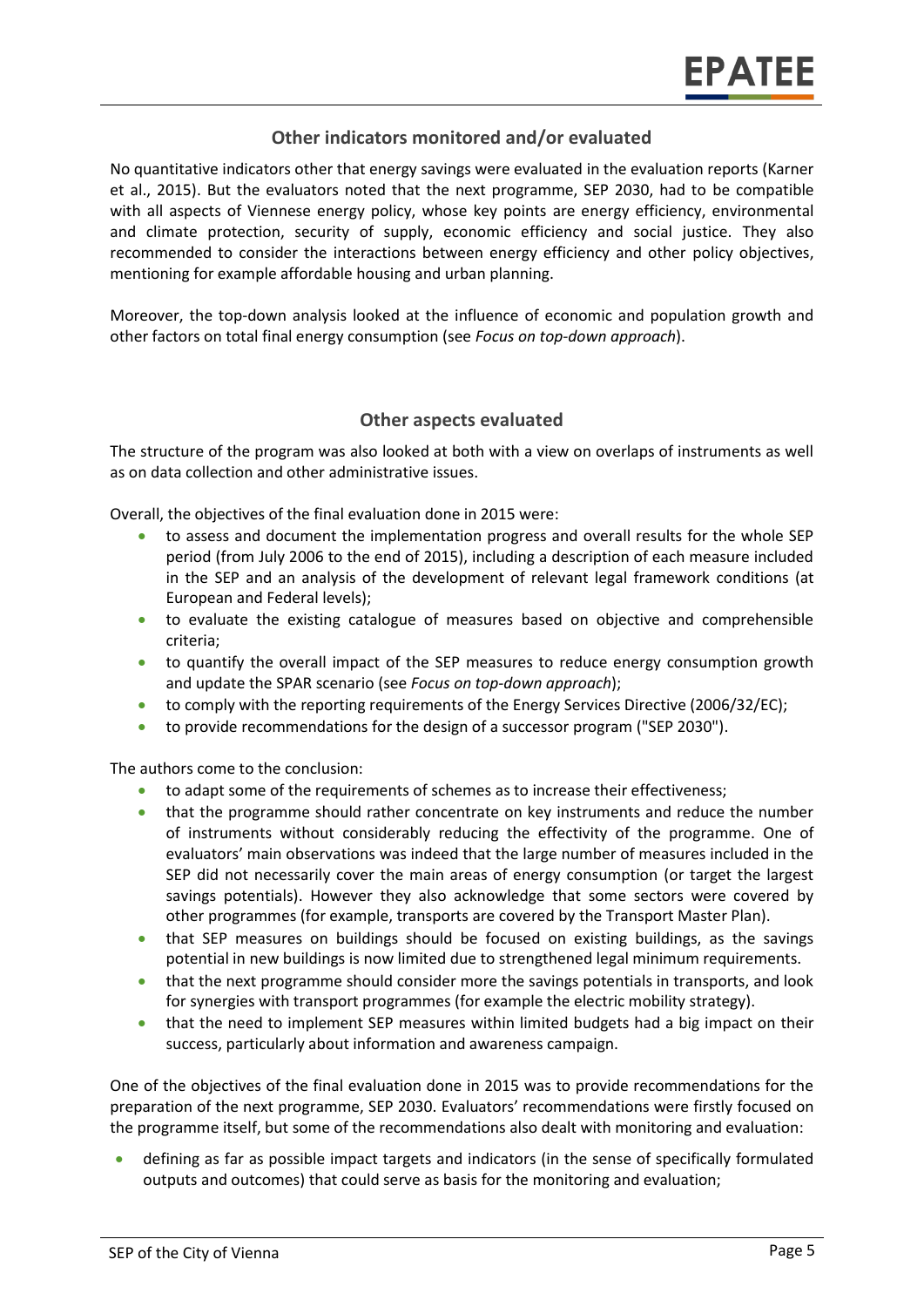- to provide the City departments or services in charge of SEP measures with tangible monitoring parameters (for example, specifying energy indicators or other specific metrics) for data collection, which would to a certain extent guide or standardize the collection and calculation of savings and directly monitor the implementation of the measures;
- disseminating the results of the programme, both within the municipalities and towards the general public, to raise awareness.

### **Focus on monitoring and data collection**

A high number of different departments in the government of the City of Vienna are involved in the programme with different policy instruments. Due to this high number of involved actors, data collection on implemented actions is one of the main challenges.

To achieve a consistent approach along departments a coordination body was installed that overlooks progress of the programme and is in charge of evaluation and reporting the results. The external evaluators emphasised that the coordination body has a very good overview of the status of SEP implementation due to the regular contacts with the relevant services. However, they also pointed that despite the intensive efforts of the coordination body and most departments to continuously improve the data collection and document the results on a regular basis, there was still a lack of data availability to quantify on a reliable basis the energy savings of some measures. This applied for example for measures targeted at private service buildings.

Another issue pointed by the evaluators was the reporting frequency (every three years), that was not harmonized with other reporting obligations for other City programmes or to Federal state. Which created additional work for several City departments. However it is also very likely that without the intermediate reporting, the final evaluation would have been much more difficult to perform.

For all three evaluation reports (2009, 2012, 2015) the external evaluators and the coordination body developed standardised templates to report actions and other data on the instruments that were sent to the respective departments. For the third report this process was complemented by interviews with persons in charge of the instruments to sort out open questions and verify the submitted information.

In addition, when setting the initial monitoring and evaluation framework in 2009, there were several coordination meetings of the SEP coordination body with the national monitoring body and the external evaluators. This approach has been used to continuously improve the quality of monitoring.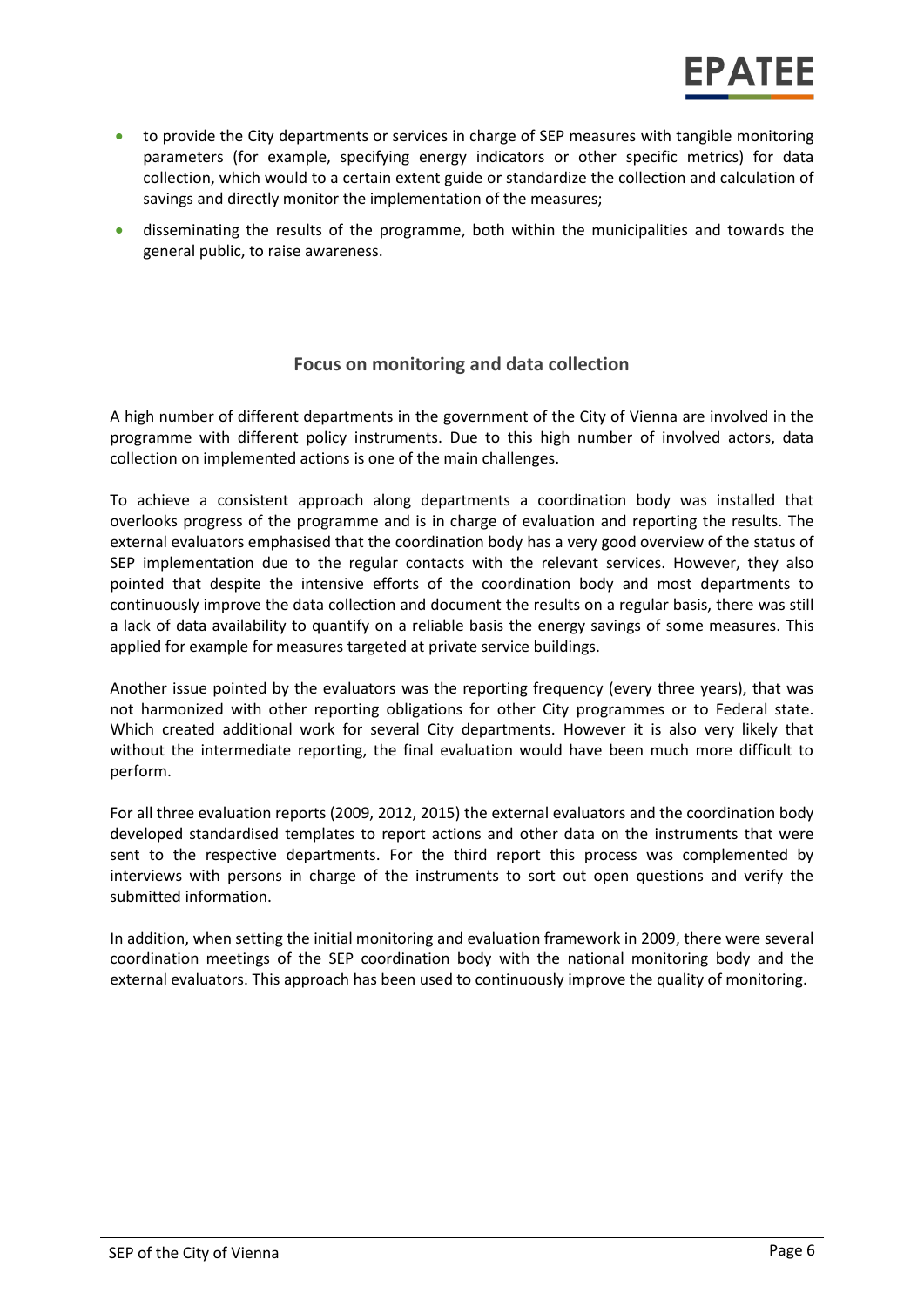#### **Focus on the top-down approach**

Trends in energy consumption previous to 2003 were analysed when preparing the SEP, showing an increase in final energy consumption of about 24% between 1993 and 2003 (i.e. an increase of about 6,700 GWh/y). Based on this analysis, the objective of the SEP was set by defining two forecast scenarios up to 2015, using as base year 2003 (latest year for which data were available at this time), as shown in the table below.

| <b>Scenario</b>                           | <b>General assumptions</b>                                                                                                  | <b>Specific assumption</b>                                                | <b>Energy consumption trend</b>          |
|-------------------------------------------|-----------------------------------------------------------------------------------------------------------------------------|---------------------------------------------------------------------------|------------------------------------------|
| BAU:<br>business-as-usual                 | (common to both scenarios)<br>average annual economic<br>growth: $2.5\%/y$<br>average annual population<br>growth of 0.9%/y | Does not include the<br>measures planned in SEP                           | Increase of 12% between<br>2003 and 2015 |
| SPAR:<br>energy efficiency<br>improvement |                                                                                                                             | includes the expected effects<br>of the measures planned in<br><b>SEP</b> | Increase of 7% between<br>2003 and 2015  |

Table 1. Scenarios defined when preparing the SEP.

*Source: Karner et al., 2015.*

Similar to the scientific preparatory work done when preparing the SEP in 2005-2006, a model was developed to simulate the total final energy consumption in Vienna. The aim was to obtain a better understanding of the main factors influencing the development of energy consumption in Vienna and to present an updated scenario for the period 2004-2015 reflecting the actual consumption over the period under evaluation ("REAL" scenario).

Final energy consumption in Vienna in the years 2004 to 2006 was roughly in line with the BAU and SPAR scenarios (see [Figure 1\)](#page-2-0). Then, the final energy consumption was slightly below the BAU and SPAR forecasts in years 2007 and 2008. The evaluators analysed that this was mainly due to the fact that 2007 in particular, but also 2008, were extremely warm years and therefore the heating demand was significantly below the long-term average. To a lesser extent, lower energy consumption is also due to lower-than-expected economic growth.

The REAL scenario showed an increase of 2.5% (about 970 GWh) in final energy consumption between 2003 and 2015, with a level in 2015 equivalent to the one in 2006. The main factors affecting the trend are economic development (GDP growth rate), climatic factors (annual heating degree days), population growth and energy efficiency gains as a result of various policy measures.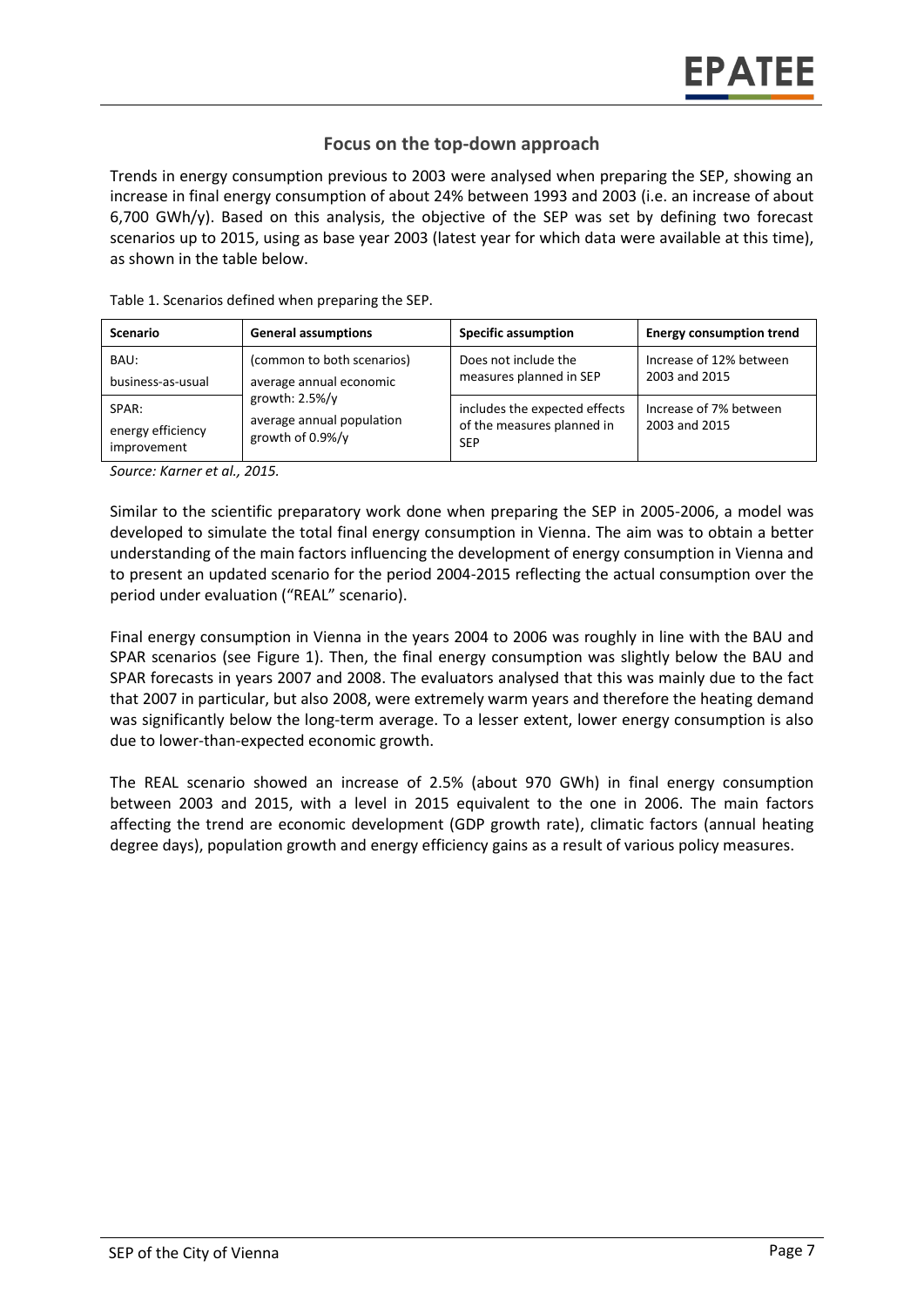#### **Experience feedback from stakeholders**

**Interview with Herbert Ritter (City of Vienna, Department for energy planning, evaluation customer)**

#### **1. What is the role of evaluation in the management of the scheme?**

There is an obligation to report on the progress of the programme every 3 years to the city council.

In addition to this formal requirement the evaluation is important for the scheme from an operational point of view. The evaluation gives feedback about the progress of the implementation of the single measures and it helps to get quantitative information on energy savings.

#### **2. What were the main lessons learnt from the evaluations (about the impacts of the scheme and what could be improved)?**

The evaluation was very important and helpful in order to optimise the programme management and to focus on the important tasks and measures.

The interim evaluation reports included recommendations for the next implementation period. So it was possible to focus on specific important measures and to learn from experiences made.

#### **3. What were the lessons learnt in terms of evaluation practices?**

Evaluation is time-consuming for both the evaluator and the evaluation customer. External evaluation is

definitely helpful and recommended as it gives an outside view.

The evaluation of some measures (e.g. soft measures) was not possible due to missing or too complex methodologies. Thus standardised calculation methods (e.g. according to ESD an EED) were helpful to quantify the energy savings and to limit the effort for evaluation.

**4. In parallel of the ex-post evaluations, are there other evaluations or studies that provided insights about the impacts of the scheme and/or possible interactions with other policies or drivers (or barriers) for energy efficiency?**

Not explicitly, but the evaluation reports themselves are very detailed and are used as information sources for other programme evaluation reports (e.g. for the municipal Climate Protection Programme).

#### **5. What would you like to highlight about your experience related to the evaluations of the scheme?**

External evaluation is very helpful and is recommended. The quantification of energy savings makes sense, but should not be the only focus. Other appropriate indicators showing the success to specific measures have to be found and used.